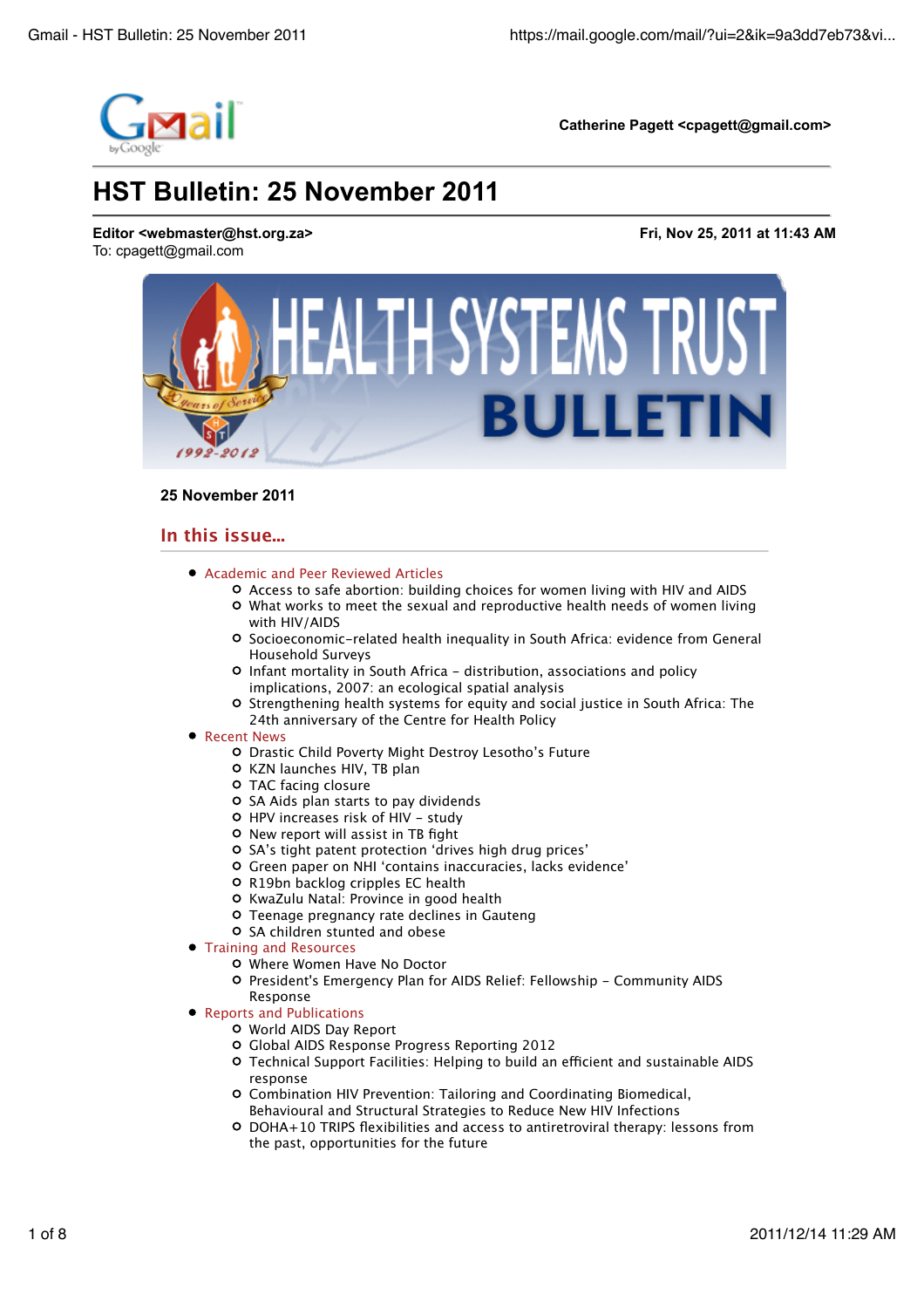- The Global Gender Gap Report 2011
- Conferences
	- 7th PHASA 2011 Conference
	- Climate and Health Summit
	- 3rd Annual Healthcare Summit: Addressing the issues surrounding healthcare reform in South Africa
	- Future eHealth Leaders Summit
	- **O** Healthcare in Africa
	- 3rd SA TB Conference
- Job Opportunities
	- AHP African Health Placements
	- University of Stellenbosch: PMTCT HIV Clinical Advisor
	- African Men for Sexual Health and Rights: Head of Communications and Development

# **Academic and Peer Reviewed Articles**

## **Access to safe abortion: building choices for women living with HIV and AIDS**

*Phyllis J Orner, Maria de Bruyn, Regina MARIA Barbosa, Heather Boonstra, Jennifer Gatsi-Mallet and Diane D Cooper. Journal of the International AIDS Society 2011, Published:14 November 2011.*

In many areas of the world where HIV prevalence is high, rates of unintended pregnancy and unsafe abortion have also been shown to be high. Of all pregnancies worldwide in 2008, 41% were reported as unintended or unplanned, and approximately 50% of these ended in abortion...Read More »

Source: http://www.jiasociety.org/content/14/1/54[Accessed: 25 November 2011]

## **back to top**

## **What works to meet the sexual and reproductive health needs of women living with HIV/AIDS**

*Jill Gay, Karen Hardee, Melanie Croce-Galis and Carolina Hall. Journal of the International AIDS Society 2011, 14:56. Published: 18 November 2011.*

This article reviews the evidence of what works to meet the sexual and reproductive health needs of women living with HIV in developing countries and includes 35 studies and evaluations of eight general interventions using various methods of implementation science from 15 countries...Read More »

Source: http://www.jiasociety.org/content/14/1/56 [Accessed: 25 November 2011]

## **back to top**

## **Socioeconomic-related health inequality in South Africa: evidence from General Household Surveys**

*John E Ataguba, James Akazili and Di McIntyre. International Journal for Equity in Health 2011, 10:48. Published: 10 November 2011.*

Inequalities in health have received considerable attention from health scientists and economists. In South Africa, inequalities exist in socio-economic status (SES) and in access to basic social services and are exacerbated by inequalities in health. While health systems, together with the wider social determinants of health, are relevant in seeking to improve health status and health inequalities, those that need good quality health care too seldom get it...Read More »

Source: http://www.equityhealthj.com/content/10/1/48/abstract[Accessed: 25 November 2011]

## **back to top**

## **Infant mortality in South Africa - distribution, associations and policy implications, 2007: an ecological spatial analysis**

*Benn KD Sartorius, Kurt Sartorius, Tobias F Chirwa and Sharon Fonn International Journal of Health Geographics 2011, 10:61. Published: 18 November 2011.*

Many sub-Saharan countries are confronted with persistently high levels of infant mortality because of the impact of a range of biological and social determinants. In particular, infant mortality has increased in sub-Saharan Africa in recent decades due to the HIV/AIDS epidemic...Read More »

Source: http://www.ij-healthgeographics.com/content/10/1/61/abstract[Accessed: 25 November 2011]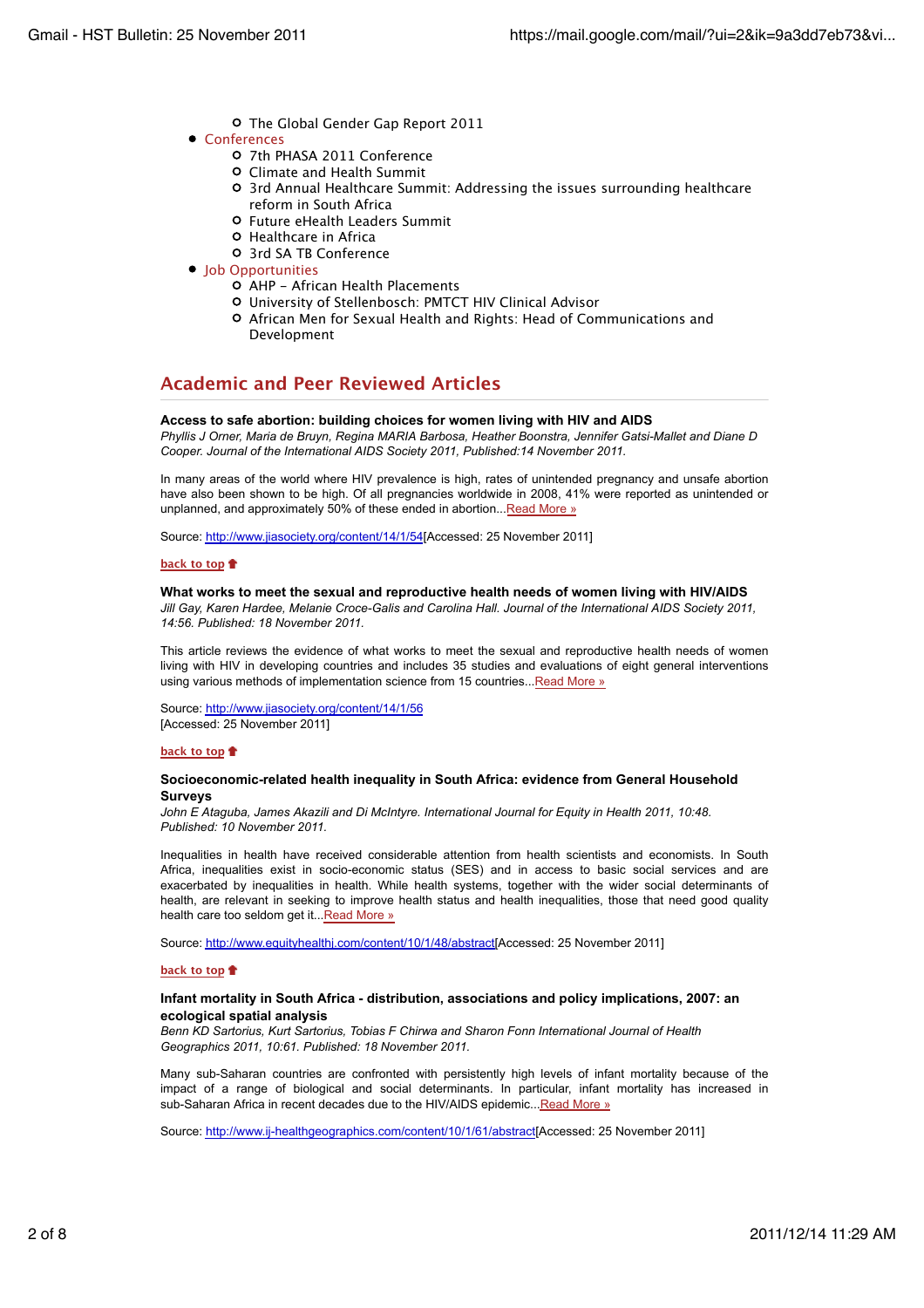#### **back to top**

## **Strengthening health systems for equity and social justice in South Africa: The 24th anniversary of the Centre for Health Policy**

*Laetitia C Rispel, Ashnie Padarath and Gill Walt. Journal of Public Health Policy (2011) 32, S1–S9.*

This Special Issue focuses on different aspects of South African health sector reform designed to improve population health outcomes, and is in commemoration of more than two decades of the existence of the Centre for Health Policy (CHP), a university-based research unit established in 1987 during the final years of the anti-apartheid struggle. The issue brings together six commentaries and eight scholarly articles that explore themes that have captured global attention in recent years: improving population health; reducing health inequities; enhancing the influence and impact of research on health policy in low- and middle-income countries; and optimizing health systems performance....Read More »

Source: http://www.palgrave-journals.com/jphp/journal/v32/n1s/full/jphp201138a.html[Accessed: 25 November 2011]

**back to top**

## **Recent News**

# **Drastic Child Poverty Might Destroy Lesotho's Future**

*IPS. Published: 23 November 2011.*

Flagging economic fortunes and a persistent AIDS pandemic have devastated Lesotho, leaving little hope it will ever be able to pull itself out of its bleak poverty trap. Three out of five of the tiny southern African kingdom's children are living in dismal poverty. Every fourth child is orphaned... Read More »

Source: http://ipsnews.net/news.asp?idnews=105933 [Accessed: 25 November 2011]

#### **back to top**

#### **KZN launches HIV, TB plan** *IOL. Published: 23 November 2011.*

The KwaZulu-Natal government wants to reduce the transmission of HIV from mother to child to less than 1.4 percent, Premier Zweli Mkhize said on Wednesday... Read More »

Source: http://www.iol.co.za/dailynews/news/kzn-launches-hiv-tb-plan-1.1185100 [Accessed: 25 November 2011]

#### **back to top**

#### **TAC facing closure**

*Health-e News. Published: 24 November 2011.*

TAC depends on a five year grant from the Global Fund to fight AIDS, Tuberculosis and Malaria for a large portion of its work. It is one of the sub-recipients of what is called the Round 6 grant. In July 2011 TAC was supposed to receive a R6.5 million tranche (\$760,000). However, primarily due to poor administration by the Primary Recipient, the National Department of Health, the payment of the tranche to all sub-recipients continues to be delayed.

Read More »

Source: http://health-e.org.za/news/article.php?uid=20033341 [Accessed: 25 November 2011]

## **back to top**

## **SA Aids plan starts to pay dividends**

*Health-e News. Published: 21 November 2011.*

In the past two years, South Africa has made significant investment in combatting HIV and "the impact is beginning to show", according to the UNAIDS report. The most impressive impact is on the prevention of mother-to-child HIV transmission. Around 95% of pregnant HIV positive women are now getting antiretrovirals to prevent there babies from the virus. This is a 30% increase since 2007... Read More »

Source: http://health-e.org.za/news/article.php?uid=20033334 [Accessed: 25 November 2011]

**back to top**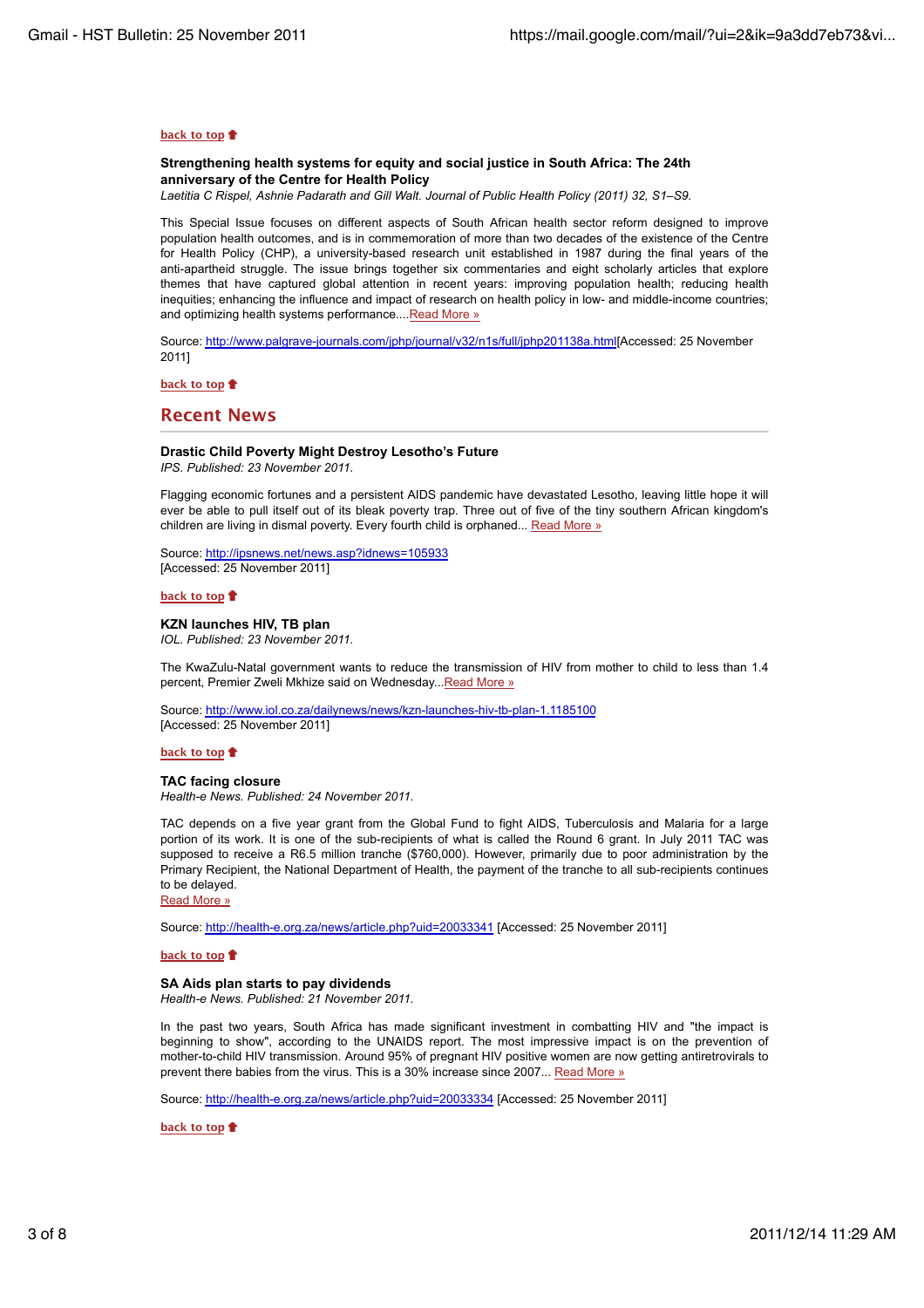# **HPV increases risk of HIV - study**

*IOL. Published: 18 November 2011.*

Women with human papillomavirus (HPV), a precursor to cervical cancer, face a higher risk of HIV infection. This is according to Professor Anan-Lise Williamson, a virologist at the Institute of Infectious Disease and Molecular Medicine at the University of Cape Town... Read More »

Source: http://www.iol.co.za/scitech/science/news/hpv-increases-risk-of-hiv-study-1.1181770 [Accessed: 25 November 2011]

## **back to top**

### **New report will assist in TB fight**

*The New Age. Published: 11 November 2011.*

A research project on TB prevalence in Matlosana has shown that an infected person in turn infects about another eight people who he or she comes into contact with, but the majority of these cases are only diagnosed when the disease is advanced...Read More »

Source: http://www.thenewage.co.za/34806-1008-53-New\_report\_will\_assist\_in\_TB\_fight [Accessed: 25 November 2011]

### **back to top**

## **SA's tight patent protection 'drives high drug prices'**

*Business Day. Published: 17 November 2011.*

The Treatment Action Campaign (TAC) has called on the government to revise the Patents Act to alleviate strict pharmaceutical patent protection, which the organisation claims is driving the high cost of medicine and delaying the availability of affordable generic medicines... Read More »

Source: http://www.businessday.co.za/articles/Content.aspx?id=158869 [Accessed: 25 November 2011]

#### **back to top**

## **Green paper on NHI 'contains inaccuracies, lacks evidence'**

*Business Day. Published: 18 November 2011.*

The green paper on National Health Insurance (NHI) came in for criticism this week, with Wits University professor Alex van der Heever saying it did not provide a framework for turning around the health system, that there was no detail on critical reforms mentioned and that it appeared to be asking for a blank cheque. Read More »

Source: http://www.businessday.co.za/articles/Content.aspx?id=159042 [Accessed: 25 November 2011]

#### **back to top**

## **R19bn backlog cripples EC health**

*Dispatch. Published: 16 November 2011*

The Eastern Cape department of health faces a massive R19-billion infrastructure and maintenance backlog that is slowly crippling service delivery in the province... Read More »

Source: http://www.dispatch.co.za/news/article/2333 [Accessed: 25 November 2011]

#### **back to top**

## **KwaZulu Natal: Province in good health**

*The New Age. Published: 15 November 2011.*

The province is preparing for the implementation of the National Health Insurance (NHI) policy, with the official opening of three health institutions this month alone. Today, the provincial health department will open a community clinic in Ladysmith, which will be one of the first institutions to benefit from the NHI in the province. Read More »

Source: http://www.thenewage.co.za/35063-1010-53-Province\_in\_good\_health [Accessed: 25 November 2011]

## **back to top**

**Teenage pregnancy rate declines in Gauteng** *Buanews. Published: 22 November 2011.*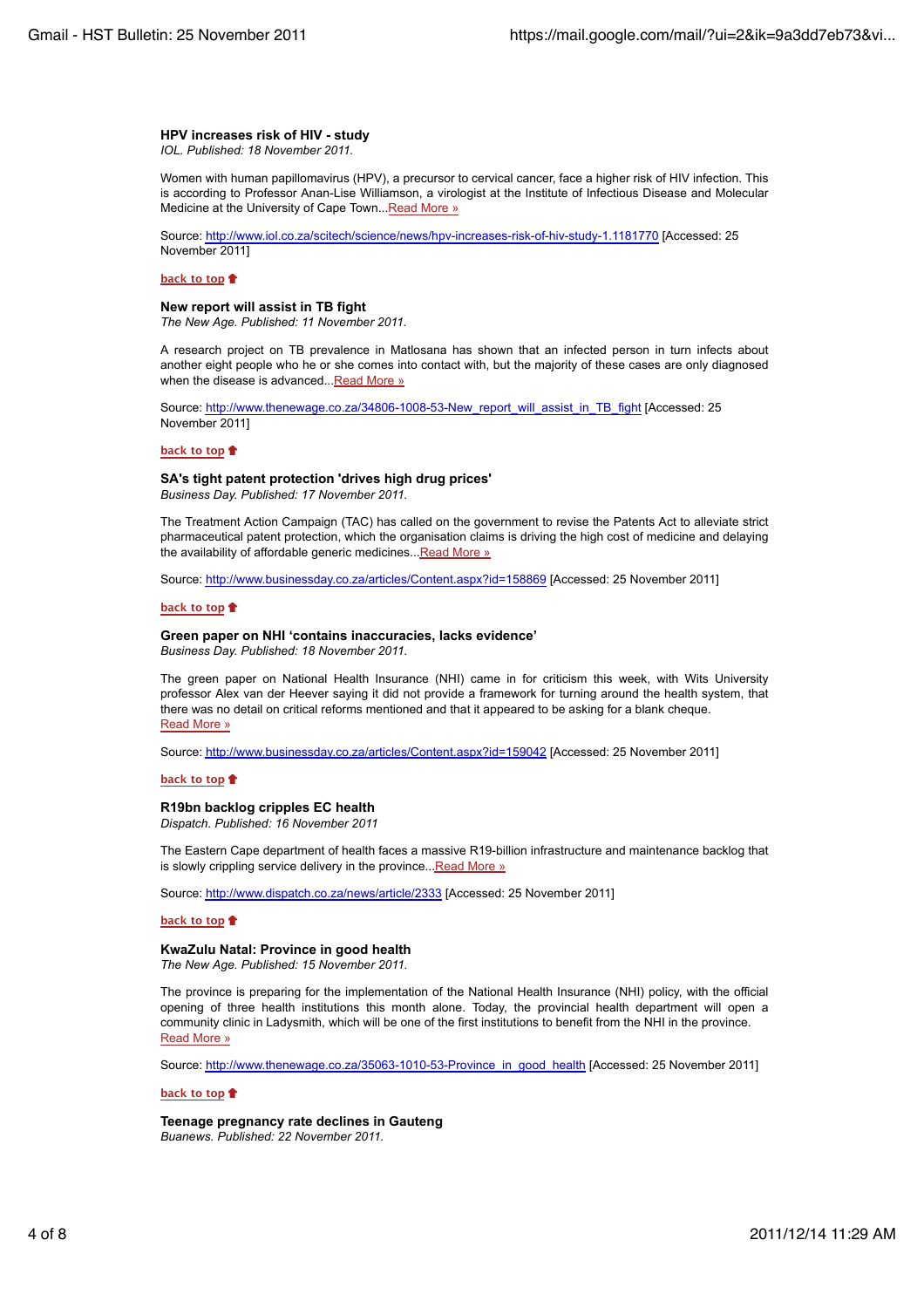Teenage pregnancies have seen a slight drop in Gauteng. According to a report tabled by the Gauteng Department of Health and Social Development before the Gender Youth and Disability committee in the provincial legislature...Read More »

Source: http://www.buanews.gov.za/news/11/11112210151002 [Accessed: 25 November 2011]

#### **back to top**

### **SA children stunted and obese**

*Health-e News. Published: 14 November 2011*.

South Africa's overburdened health and education systems will struggle to cope in future if the current obesity and stunting trends among young people continues, according to health experts. Already, a staggering 35% of high school girls in South Africa are found to be overweight or obese, putting the country on par with the United States where obesity has more than tripled in the last 30 years... Read More »

Source: http://health-e.org.za/news/article.php?uid=20033327 [Accessed: 25 November 2011]

#### **back to top**

# **Training and Resources**

#### **Where Women Have No Doctor**

*Hesperian Health Guides.*

An essential resource for any woman or health worker who wants to improve her health and the health of her community, and for anyone to learn about problems that affect women differently from men. Topics include reproductive health, concerns of girls and older women, violence, mental health, and more. Click Here for the publication.

#### **back to top**

#### **President's Emergency Plan for AIDS Relief: Fellowship - Community AIDS Response** *PEPFAR.*

*Opportunity closing date: Wednesday 30 November 2011.*

The President's Emergency Plan for AIDS Relief (PEPFAR) Fellowship Programme (PFP) is an exciting initiative launched by PEPFAR and administered by the Foundation for Professional Development. This programme gives young, skilled individuals with master's level education the opportunity to make a substantial difference in the South African healthcare environment. Click Here for more information.

**back to top**

# **Reports and Publications**

## **World AIDS Day Report**

*UNAIDS. Published: 2011.*

A new report by the Joint United Nations Programme on HIV/AIDS (UNAIDS) has been released and shows that 2011 was a game changing year for the AIDS response with unprecedented progress in science, political leadership and results.

Click Here for Full Report »

## **back to top**

#### **Global AIDS Response Progress Reporting 2012** *UNAIDS. Published: 2011.*

In order to help countries produce standardized reports to effectively measure the state of the epidemic, UNAIDS has released the new guidelines on Global AIDS Response Progress Reporting 2012. Click Here for Full Report »

#### **back to top**

## **Technical Support Facilities: Helping to build an efficient and sustainable AIDS response** *UNAIDS. Published: 2011.*

This report highlights the role that the Technical Support Facilities (TSF) have played in Africa and Asia to strengthen countries capacities to fund, plan, manage and coordinate effective, larger scale HIV programs.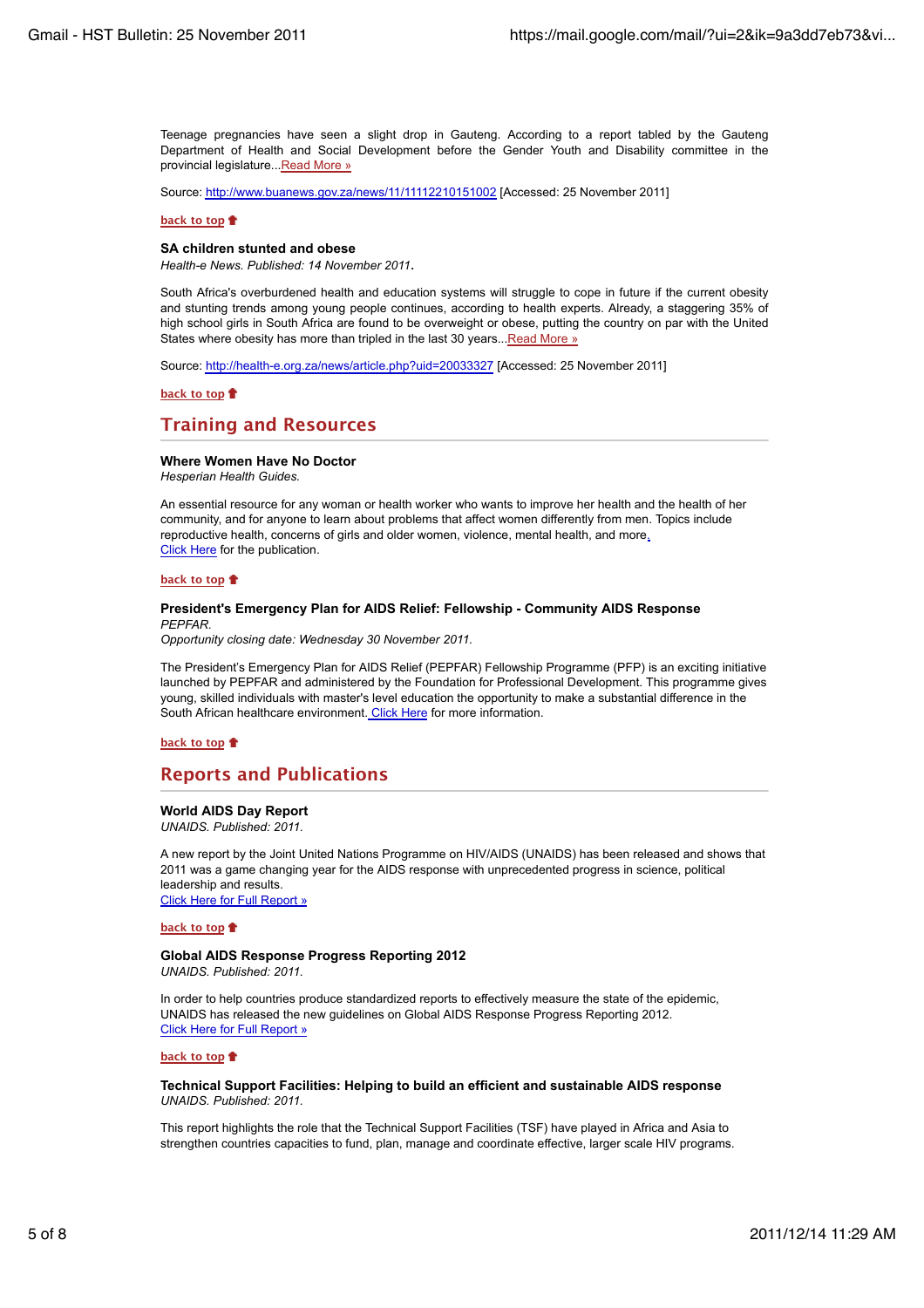### Click Here for Full Report »

#### **back to top**

## **Combination HIV Prevention: Tailoring and Coordinating Biomedical, Behavioural and Structural Strategies to Reduce New HIV Infections**

*UNAIDS. Published: 2011.*

This discussion paper summarizes the approach to HIV prevention programming known as "combination prevention" that UNAIDS recommends to achieve the greatest and most lasting impact on reducing HIV incidence and on improving the well-being of affected communities around the world.Click Here for Full Report »

## **back to top**

## **DOHA+10 TRIPS flexibilities and access to antiretroviral therapy: lessons from the past, opportunities for the future**

*UNAIDS. Published: 2011.*

The transformation of HIV from almost certain death to a chronic condition for many people living with HIV in low- and middle-income countries is a significant public health achievement. By the end of 2010, 6.6 million people in low- and middle-income countries – 47% of the total number eligible – had access to antiretroviral therapy. This represents a dramatic increase from the 300,000 (2.7% of those eligible) on antiretroviral therapy in 2002.

Click Here for Full Report »

**back to top**

## **The Global Gender Gap Report 2011**

*World Economic Forum. Published: 2011*

Many of the world's women are moving closer to gender equality, but substantial gaps remain between men and women in health, education and, particularly, political and economic participation in a number of countries, including some of the most developed, according to a new global report. Click Here for Full Report »

#### **back to top**

## **Conferences**

### **7th PHASA 2011 Conference**

*When: 28 - 30 November 2011 Venue: Sandton Convention Centre, Gauteng, South Africa*

*URL: http://www.phasaconference.org.za/index.html*

The 2011 PHASA conference will have as its focus, a scientific debate and discussion on health inequities and the role of public health leadership, education and practice in reducing health equity gaps. The theme of the conference is "Closing the health equity gap: Public health leadership, education and practice". An exciting programme of local and international speakers is being put together. Speakers will include policy-makers, leading local and international academics and representatives of international organizations.

#### **back to top**

## **Climate and Health Summit**

*When: 4 December 2011 Venue: Tropicana Hotel, Durban, South Africa URL: http://www.climateandhealthcare.org/action/climate-and-health-summit/*

On December 4, 2011, Health Care Without Harm is co-organizing the First Climate and Health Summit, which will take place parallel to the UNFCCC meetings at the Tropicana Hotel in Durban, South Africa. The event will bring key health sector actors from around the world together to discuss the impacts of climate change on public health and solutions that promote greater health, as well as economic equity between and within nations.

#### **back to top**

**3rd Annual Healthcare Summit: Addressing the issues surrounding healthcare reform in South Africa**

*When: 24 – 26 January 2012 Venue:Convention Dynamics, Isando, Johannesburg URL: http://www.iir.co.za/detail.php?e=2394*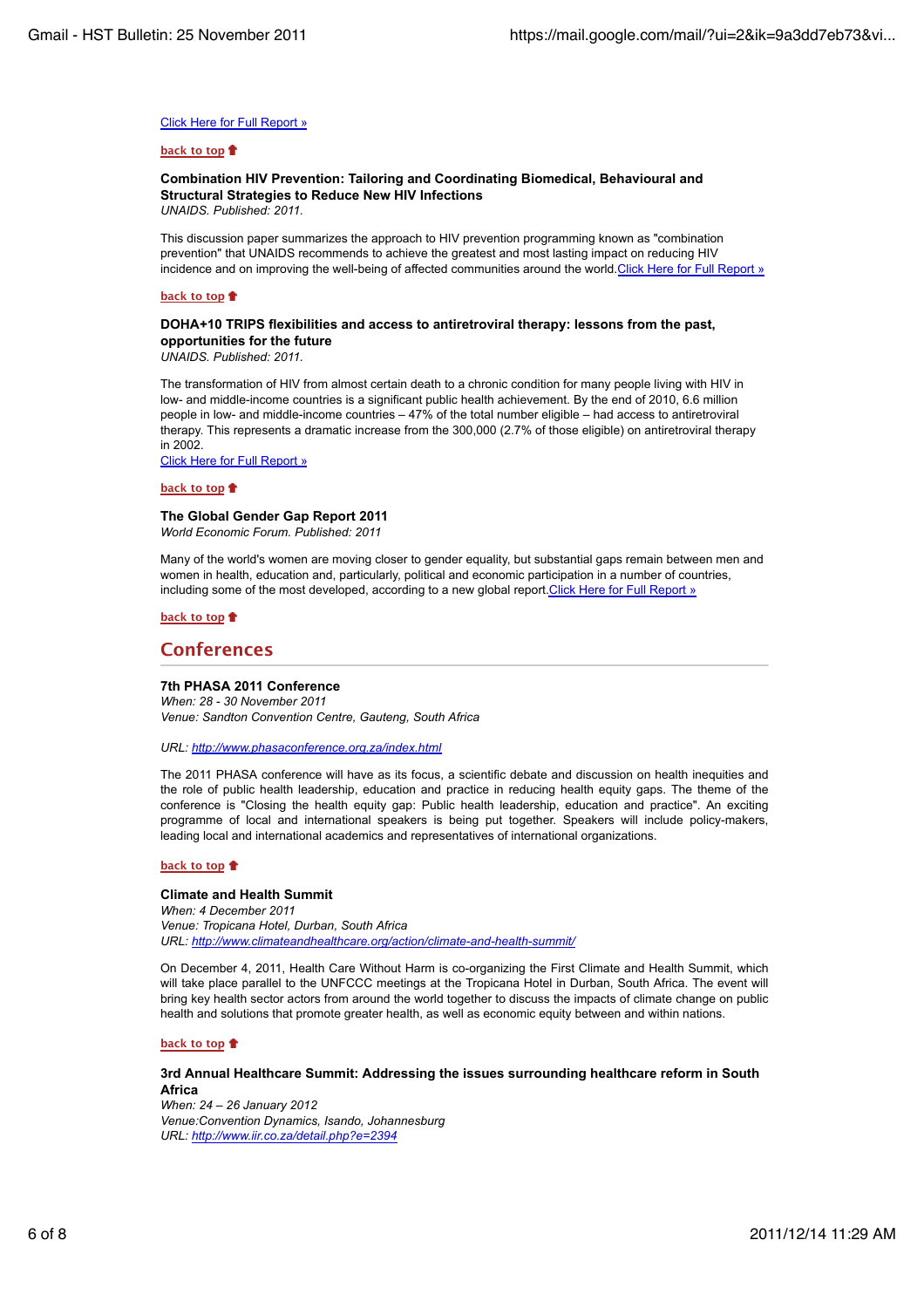The Healthcare Summit is a three-day event that deals with all the current issues facing the stakeholders in the healthcare industry. This year's Summit will focus on the latest developments surrounding healthcare reform in South Africa in both private and public sectors and in particular the impact the NHI is likely to have on the industry.

### **back to top**

#### **Future eHealth Leaders Summit**

*When:21 - 25 February 2012 Venue: Cape Town, South Africa URL: http://www.futureehealthleaders.org*

Future eHealth Leaders provides you with a unique learning experience outside your familiar setting. It promotes collaboration between diverse countries and regions, mainly in Sub-Saharan Africa and Europe. This provides participants with rich opportunities and inspiration by linking with experienced colleagues who work in vastly different contexts and circumstances. You will be able to enhance your personal development and create new approaches to your leadership challenges.

#### **back to top**

**Healthcare in Africa** *When: 6-7 March 2012 Venue:Cape Town, South Africa URL: http://cemea.economistconferences.com/event/healthcare-africa*

Healthcare in Africa will bring together influential healthcare stakeholders from government, providers, suppliers and patient groups to confront and explore key issues around healthcare systems in Africa. You'll be able to participate in interactive brainstorming sessions, hear cutting-edge case studies, and hear from a range of inspiring speakers.

#### **back to top**

#### **3rd SA TB Conference** *When: 12-15 June 2012 Venue: ICC, Durban, South Africa URL: http://www.tbconference.co.za/*

The 3rd TB Conference will build on the momentum of the previous TB conferences and give communities an opportunity to assess progress towards reaching TB/HIV targets. Thus, giving meaning to the theme for the 2012 TB Conference: "Reaching the target".

#### **back to top**

# **Job Opportunities**

## **AHP - African Health Placements**

AHP is a not-for-profit project that aims to support the recruitment and retention of healthcare workers in South Africa. AHP is focused on assisting healthcare professionals make the right choice for their future in South Africa. No placement fees are charged.

The following positions with AHP are currently available:

Please view the website for more details http://www.ahp.org.za or contact on 011 328 1300

## **back to top**

## **PMTCT HIV Clinical Advisor**

*University of Stellenbosch Closing date: 30 November 2011*

South to South (S2S) at the University of Stellenbosch (US) provides technical, programmatic, capacity building and systems support to various USAID-funded organisations to accelerate access to HIV Prevention, Care and Treatment services for high-risk groups, such as HIV-infected pregnant women and children. S2S seeks to appoint a Preventing Mother-to-Child Transmission (PMTCT) HIV Clinical Advisor, based in Bellville, Cape Town

Please view our website for more details http://www.hst.org.za/content/pmtct-hiv-clinical-advisor